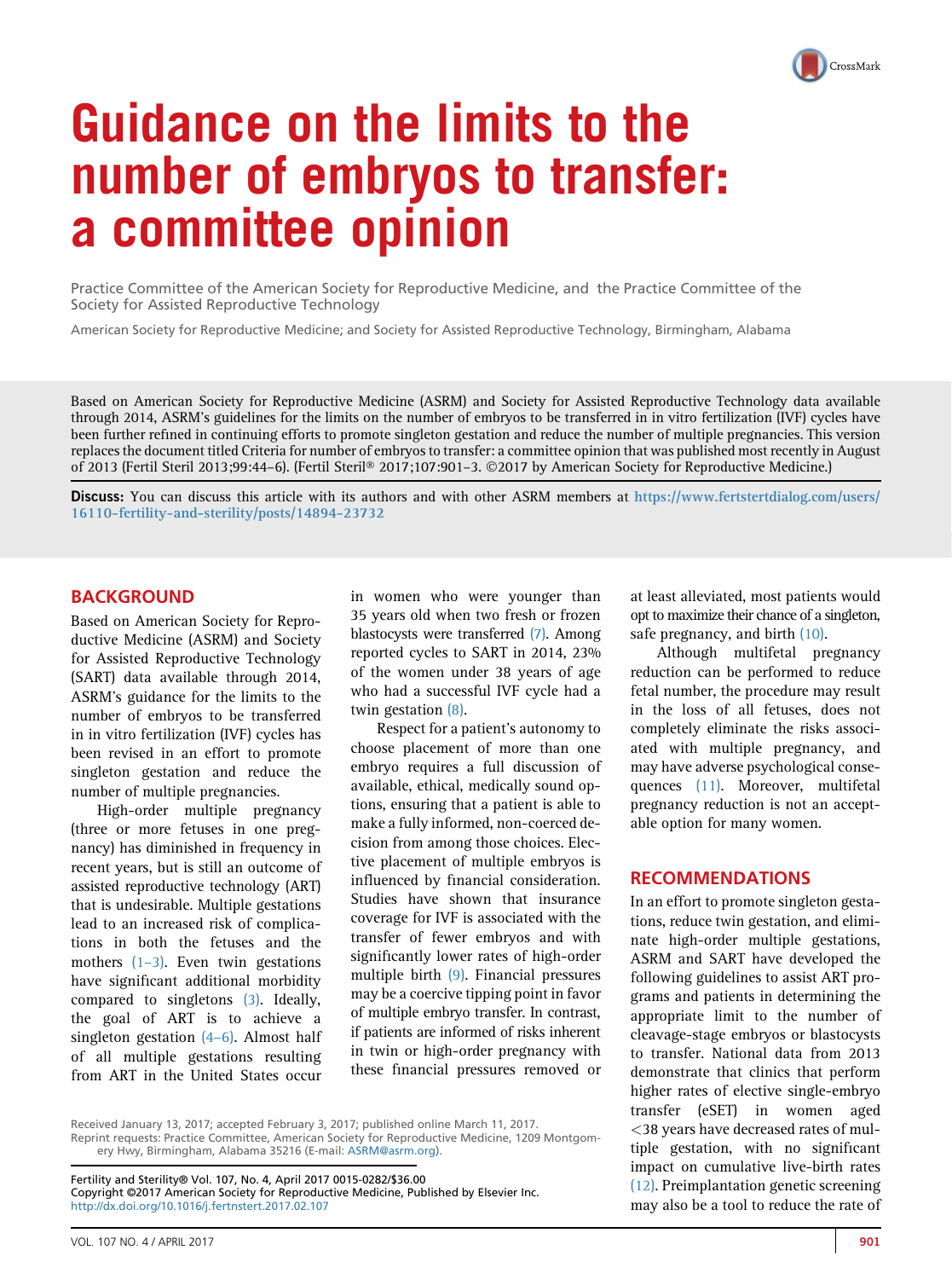multiple gestations. In women 42 years or younger, transferring a single euploid blastocyst resulted in pregnancy rates similar to transferring two untested blastocysts while dramatically reducing the risk of twins [\(13\)](#page-2-0). Strict limitations on the number of embryos transferred, as required by law in some countries, do not allow treatment plans to be individualized after careful consideration of each patient's own unique circumstances. Therefore, transferring a fewer or greater number of embryos than the limits recommended by these criteria within reason may be rarely justified, with documentation of justification for greater number of embryos recorded in the medical record according to individual clinical conditions, including patient age, parity, medical conditions, embryo quality, the opportunity for cryopreservation, and clinical experience with newer techniques.

Individual programs are encouraged to generate and use their own data regarding patient characteristics and the number of embryos to be transferred with the goal of maintaining pregnancy rates and minimizing multiple gestations. For example, if a program notes a particularly high implantation rate for cleavage-stage embryos among their patients aged 41–42, they should adjust their clinic-specific range downward for number of embryos to transfer. Accordingly, programs should monitor their results continually and consider decreasing the number of embryos transferred to minimize undesirable outcomes. Conversely, use of a clinic's own data cannot be used to routinely exceed the recommended limits. Programs that have a multiple pregnancy rate that is well above average for all SART-reporting clinics may be audited by SART, and persistent non-compliance may result in expulsion from SART.

Apart from young age, the following characteristics have been associated with a favorable prognosis: 1) expectation of one or more high-quality embryos available for cryopreservation; 2) euploid embryos; and 3) previous live birth after an IVF cycle. Additional favorable criteria for frozen embryo transfer (FET) cycles includes the availability of vitrified, high-quality, day-5, or day-6 blastocysts for transfer [\(14\).](#page-2-0) The number of embryos transferred should be agreed upon by the physician and the treated patient(s), informed consent documents completed, and the information recorded in the clinical record. In the absence of data generated by the individual program, and based on data generated by all clinics providing ART services, the following guidelines are recommended for upper limits (Table 1):

A. Patients with a favorable prognosis:

- 1. In patients of any age, transfer of a euploid embryo has the most favorable prognosis and should be limited to one.
- 2. Patients under the age of 35 should be encouraged to receive a single-embryo transfer, regardless of the embryo stage.
- 3. For patients between 35 and 37 years of age, strong consideration should be made for a single-embryo transfer.
- 4. For patients between 38 and 40 years of age, no more than three cleavage-stage embryos or two blastocysts should be transferred. In cases where euploid embryos

### TABLE 1

Recommendations for the limit to the number of embryos to transfer.

|                                     | Age (y) |           |           |           |
|-------------------------------------|---------|-----------|-----------|-----------|
| <b>Prognosis</b>                    | $35$    | $35 - 37$ | $38 - 40$ | $41 - 42$ |
| Cleavage-stage embryos <sup>a</sup> |         |           |           |           |
| Euploid                             |         |           |           |           |
| Other favorable <sup>b</sup>        |         |           | $<$ 3     | $\leq$ 4  |
| All others                          | $<$ 2   | $\leq$ 3  | $<$ 4     | < 5       |
| Blastocysts <sup>a</sup>            |         |           |           |           |
| Euploid                             |         |           |           |           |
| Other favorable <sup>b</sup>        |         |           | $\leq$ 2  | <3        |
| All others                          | ≤ )     | ≤7        | <3        | ≤3        |

<sup>a</sup> See text for more complete explanations.<br><sup>b</sup> Other favorable = Any ONE of these criteria: *Fresh cycle*: expectation of 1 or more highquality embryos available for cryopreservation, or previous live birth after an IVF cycle; FET cycle: availability of vitrified day-5 or day-6 blastocysts, euploid embryos, 1st FET cycle, or previous live birth after an IVF cycle.

Please note: Justification for transferring additional embryos beyond recommended limits should be clearly documented in the patient's medical record.

ASRM. Limits on number of embryos to transfer. Fertil Steril 2017.

are available, a single-blastocyst embryo transfer should be the norm.

- 5. Patients 41–42 years of age should plan to receive no more than four cleavage-stage embryos or three blastocysts. In cases where euploid embryos are available, a single-blastocyst transfer should be the norm.
- B. Other scenarios:
	- 1. In each of the above age groups, patients who do not meet criteria for a favorable prognosis may have an additional embryo transferred according to individual circumstances (Table 1). The patient must be counseled regarding the additional risk of twin or higher-order multiple pregnancy.
	- 2. If otherwise favorable patients fail to conceive after multiple cycles with high-quality embryo(s) transferred, physicians and patients may consider proceeding with an additional embryo to be transferred.
	- 3. Patients with a co-existing medical condition for which a multiple pregnancy may increase the risk of significant morbidity should not have more than one embryo transferred.
	- 4. In the rare cases where the number of embryos or blastocysts transferred exceeds recommended limits, both the counseling and the justification must be documented in the patient's permanent medical record.
	- 5. In women  $\geq$  43 years of age, there are insufficient data to recommend a limit on the number of embryos to transfer when the patient uses her own oocytes. Caution should be exercised as the risk associated with multiple pregnancy increases dramatically with advancing maternal age.
- C. In donor-oocyte cycles, the age of the donor should be used to determine the appropriate number of embryos to transfer. For example, when the donor is <35 years of age and other favorable criteria exist, single-embryo transfer should be planned.
- D. In frozen-embryo transfer cycles, favorable characteristics should be based on the age of the woman when the